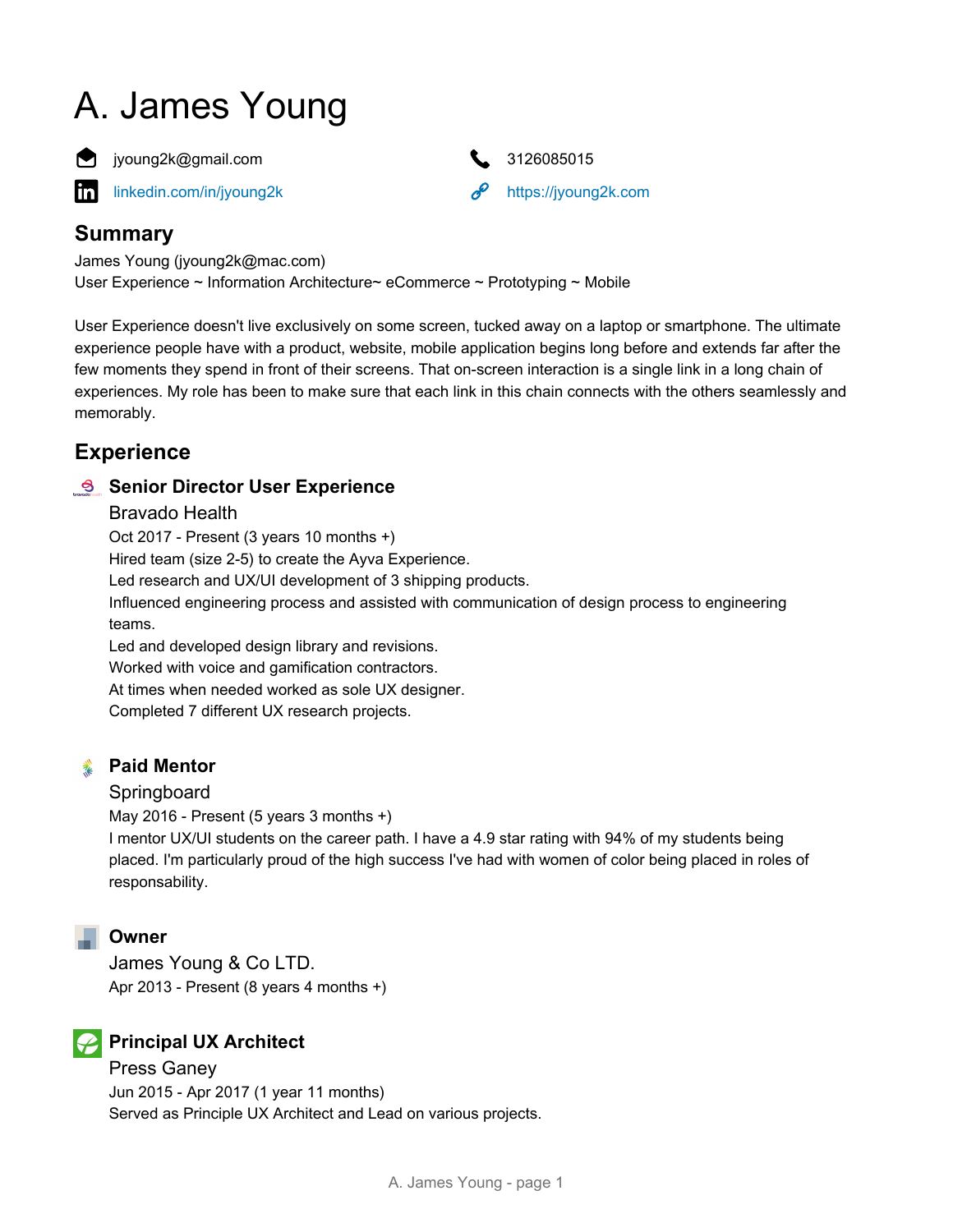Responsibilities Include: analysis and requirements gathering, design and prototyping, responsive design, building patterns library for Responsive Design, Mentor on LEAN and HARD (Holistic, Atomic, Responsive Design) methodologies.

Active member of the team that defines the UX's guiding methodologies and best practices. Championed the adaptation of User Centered Design and Atomic Design philosophies.

#### **Lead Interaction Designer**

Humana

#### Mar 2014 - May 2015 (1 year 3 months)

Led UX and design on multiple responsive web projects, implementing an atomic design methodology. As lead for Enterprise Tools, collaborated closely on product planning and execution with key stakeholders across Humana's Product, Business, and Development teams across the country; and partnered with my visual designers in India, Kentucky and Chicago to produce intuitive, delightful user experiences. Built a responsive widget Axure library and iterated on the responsive template. Led teams of 2-5 on multiple projects.

#### **Sr. User Experience Architect**

#### Lextech Global Services

#### Oct 2013 - Feb 2014 (5 months)

Travelled to client sites for a mobile application agency; fact-finding to create storyboards later presented to client's executive teams mapping a complex application. Created a proof of concept with Windows Presentation Layer utilizing touch motion. Worked with tools for cognitive load, red route usability, and employed various muscle tension prevention techniques to ensure that the interface was ergonomically sound.

#### **Sr. User Experience Architect**

#### **Grainger**

#### Apr 2012 - Oct 2013 (1 year 7 months)

Dedicated UXA for world's largest industrial supply company's Quotes and Sourcing and Social Networking. Assisted on overall improving of the site Good to Great, as well as, on the Order Management System. Worked closely with design and product managers to take designs from highlevel concepts through implementation. Mentored colleagues ideation, wireframing, flows, application mapping, storytelling, and prototyping.

#### **Sr. Information Architect User Experience**

#### **SapientRazorfish**

#### Aug 2011 - Mar 2012 (8 months)

Designed interfaces for one of the world's largest interactive agency's clients including AT&T's Digital Life product with a responsive design interface and iPad and iPhone applications. Redesigned State Farm's mobile site to encompass new technologies. Extended that same site to add more data with a faster navigation path.

#### **Sr. User Experience Architect**

**Hostway** Feb 2011 - Sep 2011 (8 months)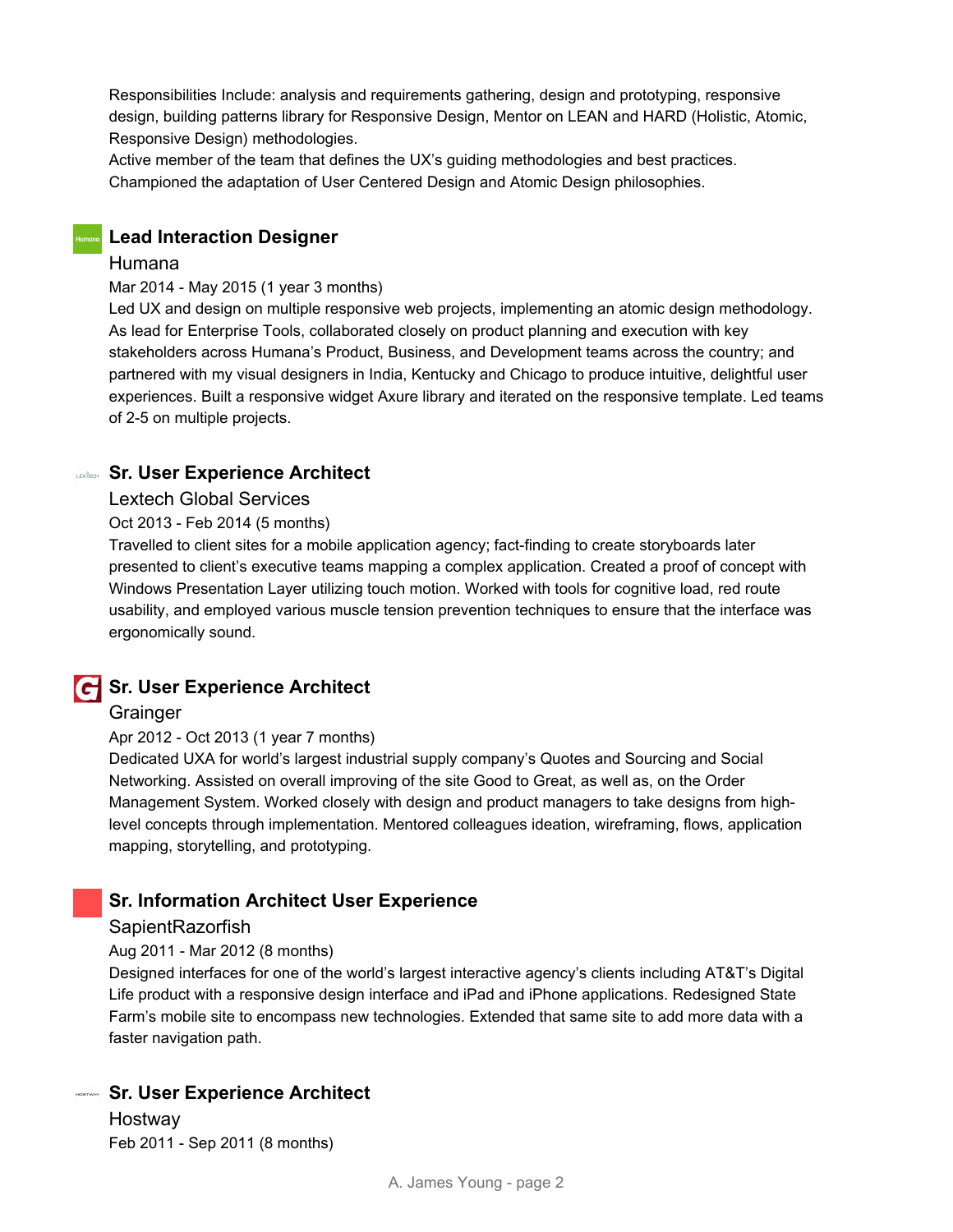Re-envisioned multinational web hosting and technology infrastructure company's national brand sites, from product placement to page layout. Created personas and wireframes and contributed heavily to final design.

#### **Principal User Experience Architect**

#### Lyons Consulting Group

May 2010 - Feb 2011 (10 months)

Principal UX architect for e-commerce consulting firm on large national brand sites and smaller eCommerce sites. Created personas and wireframes that transformed clients' internet presence. Notable Clients: Bludot.com Evanity.com, Embarcadero, Simple Human

#### **Sr. User Experience Architect**

#### Harpo Productions

Mar 2010 - Jul 2010 (5 months)

Designed web based and CMS information architecture, directly responsible for user experience, low and high fidelity wireframes and implementing user-centered design practices at Oprah Winfrey's production company. Updated eCommerce practices of store front resulting in significant increase in sales and return visits, as well as, a major reduction in orphaned carts.

#### **AZ Software Architect - Information Architect**

#### AlphaZeta Interactive

Jan 2009 - Mar 2010 (1 year 3 months)

Information and Software Architect for full-service interactive agency and as the MySQL DBA. Assisted with

technical sales, proposal creation, and project bidding. Created functional specifications, wireframes, UML diagrams, Illustrations, and participated in persona creation. Evaluated eCommerce and CMS applications for clients.

Notable Clients: Gold Coast Tickets, Grainger, TCS

#### **Sr. Information Architect**

#### JDM Infrastructure

Feb 2008 - Oct 2008 (9 months)

Information Architect for backend applications, as well as, DBA and 2nd tier support for the server networks for IT hardware and software reseller. Mentored in development standards, data scheme and XML schema designs.

#### **Sr. Information Architect**

Falkor Group Aug 2007 - Feb 2008 (7 months) Contracted to JDM Infrastructure.

### **Technical Project Manager**

Isobar Mar 2007 - May 2007 (3 months)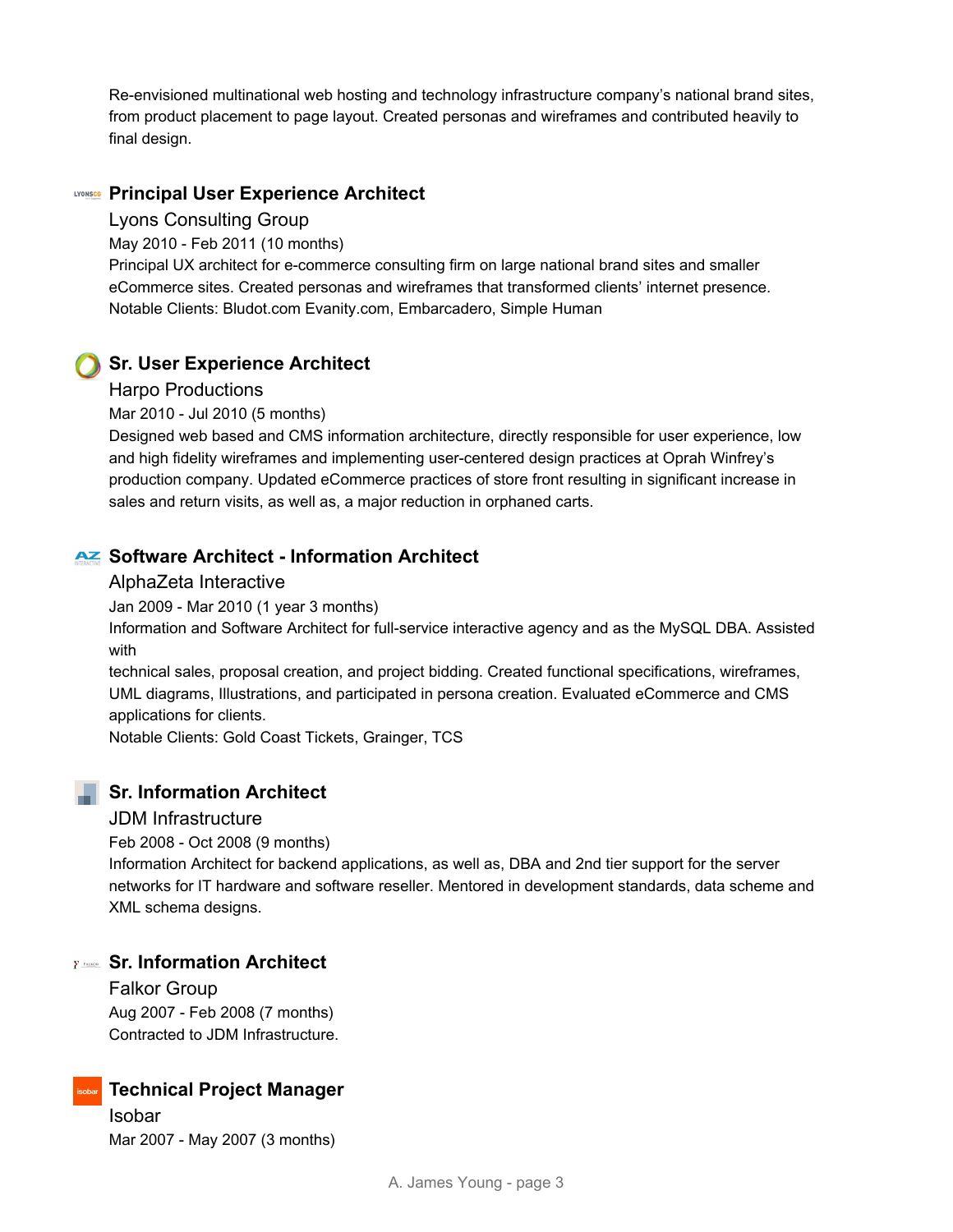Performed front-end development for US Air Force portal application, using Flex builder 2.0.

#### **Chief Technology Officer**

#### Autoblitz.com

Oct 2005 - Dec 2006 (1 year 3 months)

Designed and led implementation effort to build a server platform for the efficient, reliable, and secure hosting of online auto sales. Continuously adapted platform design and implementation to swiftlychanging requirements.

#### **Chief Technology Officer**

#### Sense Corp

Aug 2000 - Sep 2001 (1 year 2 months)

Instrumental in creating an Internet practice to supplement the data warehousing focus of the company. Led and architected a large scale Oracle Application Portal project for University of Texas Business School.

#### **Chief Technology Officer**

#### VSight.com

Jul 1999 - Jun 2000 (1 year)

Built video onDemand , as well as, streaming technology. Recruited and managed entire technical staff for internet start-up, Built the initial proof of concept and maintained a hands-on approach often playing the role of developer, tester and architect on this combination Delphi/C++/Java application. Found and retained several avenues of funding.



### **Parable Director of Consulting**

Kinderhook

Oct 1998 - Jun 1999 (9 months) Managed consulting practice for internet agency. Oversaw implementation of multimillion-dollar system integration projects for Fortune 500 companies.

Architected and managed the day-to-day design production of McDonald's Corporation intranet.

# **参 CWO II**

Marine Corps Recruiting May 1985 - Jan 1990 (4 years 9 months)

# **Education**

#### **University of Arizona**

BS, Mathematics 1985 - 1989

# **Wray High School**

H.S. 1979 - 1983